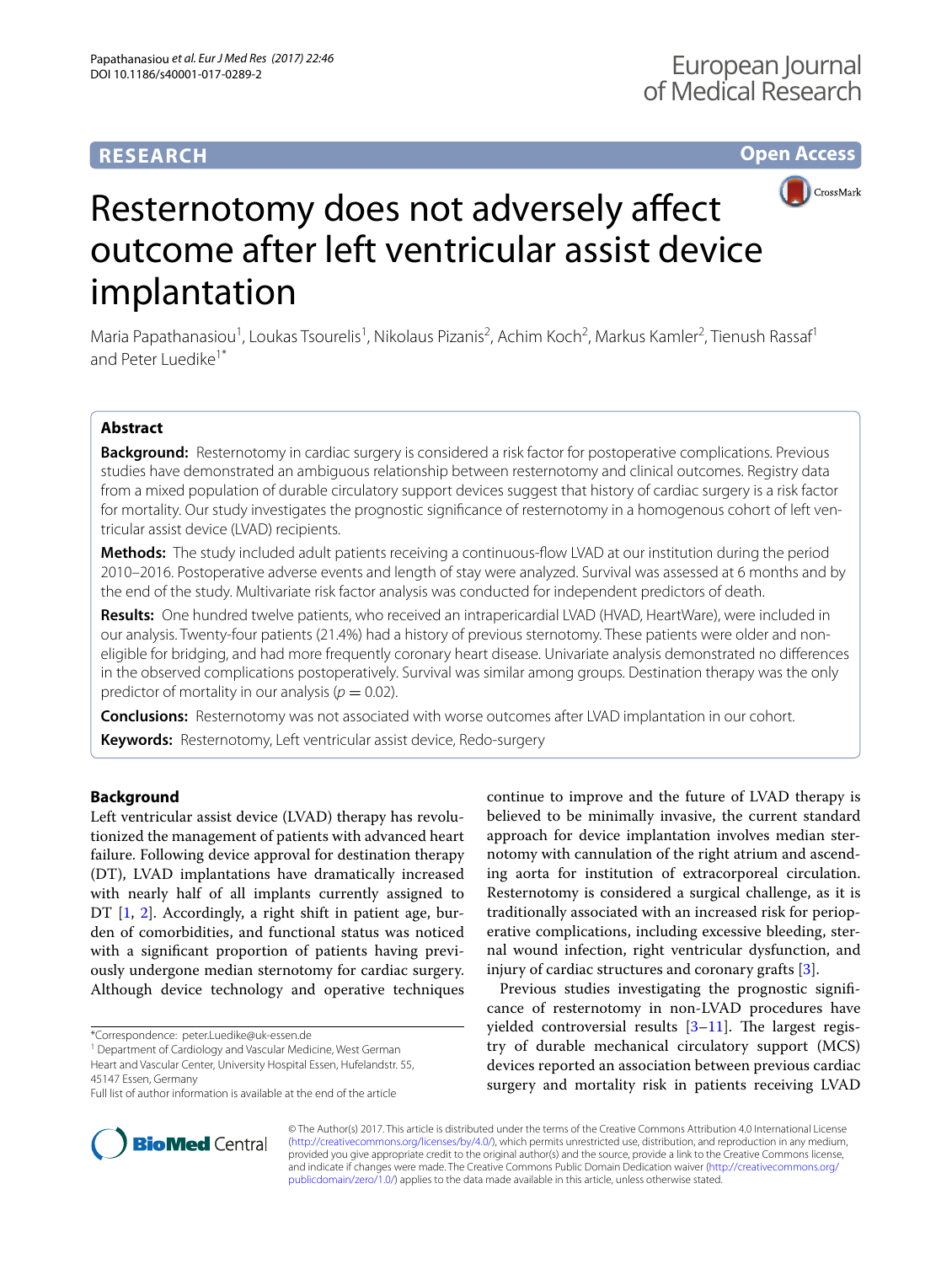or biventricular support with a wide range of available devices [[1](#page-6-0), [2](#page-6-1)]. Our study aimed to evaluate the impact of previous sternotomy on postoperative outcome and survival in a homogenous cohort consisting exclusively of intrapericardial, continuous-fow LVAD recipients.

# **Methods**

### **Study design**

We retrospectively reviewed the database of our interdisciplinary heart failure unit to identify consecutive adult patients who received a continuous-fow LVAD at our institution from December 2010 through June 2016. Clinical data regarding patients' medical history and disease status in the recent preoperative period, as well as operative variables, were prospectively collected in a digitalized database dedicated to clinical surveys. The Interagency Registry for Mechanically Assisted Circulatory Support (INTERMACS) classifcation for advanced heart failure was used to describe the preoperative clinical status of the study patients. Accordingly, patients were stratifed to one of seven INTERMACS profles: Profle 1: critical cardiogenic shock, Profle 2: progressive decline despite inotropic therapy, Profle 3: stable but inotrope dependent, Profle 4: resting symptoms, Profle 5: exertion intolerant, Profle 6: exertion limited, and Profle 7: Advanced New York Heart Association Class III. Postoperative complications and follow-up data were extracted retrospectively from the surgical reports and the patients' electronic health records. The follow-up visits in the outpatient clinic were prospectively scheduled at 1, 2, 3, and 6 months after implantation according to an established internal protocol. Additional visits or inpatient treatments were planed depending on the clinical course and the occurrence of adverse events. The study received Institutional Review Board approval.

#### **LVAD implantation procedure**

The continuous-flow HVAD (HeartWare International Inc., Framingham, MA) was the implanted LVAD at our institution since 2010. All implantations were performed by the same surgical team. The procedure included median sternotomy and cannulation of the right atrium and the ascending aorta for institution of normothermic cardiopulmonary bypass, which is the most widely adopted surgical technique to date.

# **Outcome measures**

Postoperative recovery was evaluated by univariate analysis of the following variables: need for temporary right ventricular assist device (RVAD) not planned preoperatively, re-exploration for refractory intrathoracic bleeding or pericardial tamponade, duration of invasive ventilation, postoperative tracheostomy, duration of ICU and hospital stay. Hospitalization rates and duration of hospitalization after discharge and up to 6 months, as well as infection and sternal wound infection rates, were the mid-term outcomes of the study. Secondarily, our analysis included survival estimation at 6 months and by the end of the study.

#### **Statistical analysis**

Continuous variables are summarized as means (standard deviations) unless indicated otherwise and categorical variables as counts (percentages). Continuous data were evaluated for normality of distribution using the Shapiro–Wilk's test. The two-sided *t* test was used for comparison of continuous, normally distributed data, otherwise the non-parametric Mann–Whitney *U* test. The Chi-square test and Fisher's exact test were used for testing association between two categorical variables. Kaplan–Meier analysis was conducted to estimate survival for the different groups of patients. The log-rank test was performed to determine diferences in survival distribution between groups. Risk factors for death were assessed by Cox proportional hazards regression analysis with a forward variable selection procedure. All variables with a significance  $< 0.10$  were introduced in the model. Potentially relevant variables were selected based on previous reports on independent predictors of death in LVAD patients. These were resternotomy, age, male gender, left ventricular ejection fraction, DT, coronary heart disease, hypertension, diabetes, extracorporeal life support preoperatively, and invasive ventilation preoperatively. Patients were censored at the time of transplant, explantation for recovery, or by the end of the study [\[12](#page-6-4)]. The level of significance was set to 0.05. All analyses were performed using SPSS (IBM Corp., SPSS Statistics, Version 23.0. Armonk, NY).

# **Results**

Our study enrolled 112 consecutive adult patients, who received equivalent number of continuous-fow LVADs at our institution from 12/2010 through 06/2016. The majority were males (81.3%) and the mean age was 58.4  $\pm$  10.9 years. Coronary heart disease (CHD) was the dominant etiology for heart failure (53.6%), followed by dilated cardiomyopathy (DCM) (43.7%). DT was the therapeutic strategy in 69% of implants. Approximately one-third of the study population were ambulatory heart failure patients (INTERMACS level  $\geq$  4). The remaining comprised inotrope-dependent, hospitalized individuals with an increased proportion of patients in critical cardiogenic shock (28% INTERMACS level 1). A total of 24 patients (21.4%) had a history of previous sternotomy for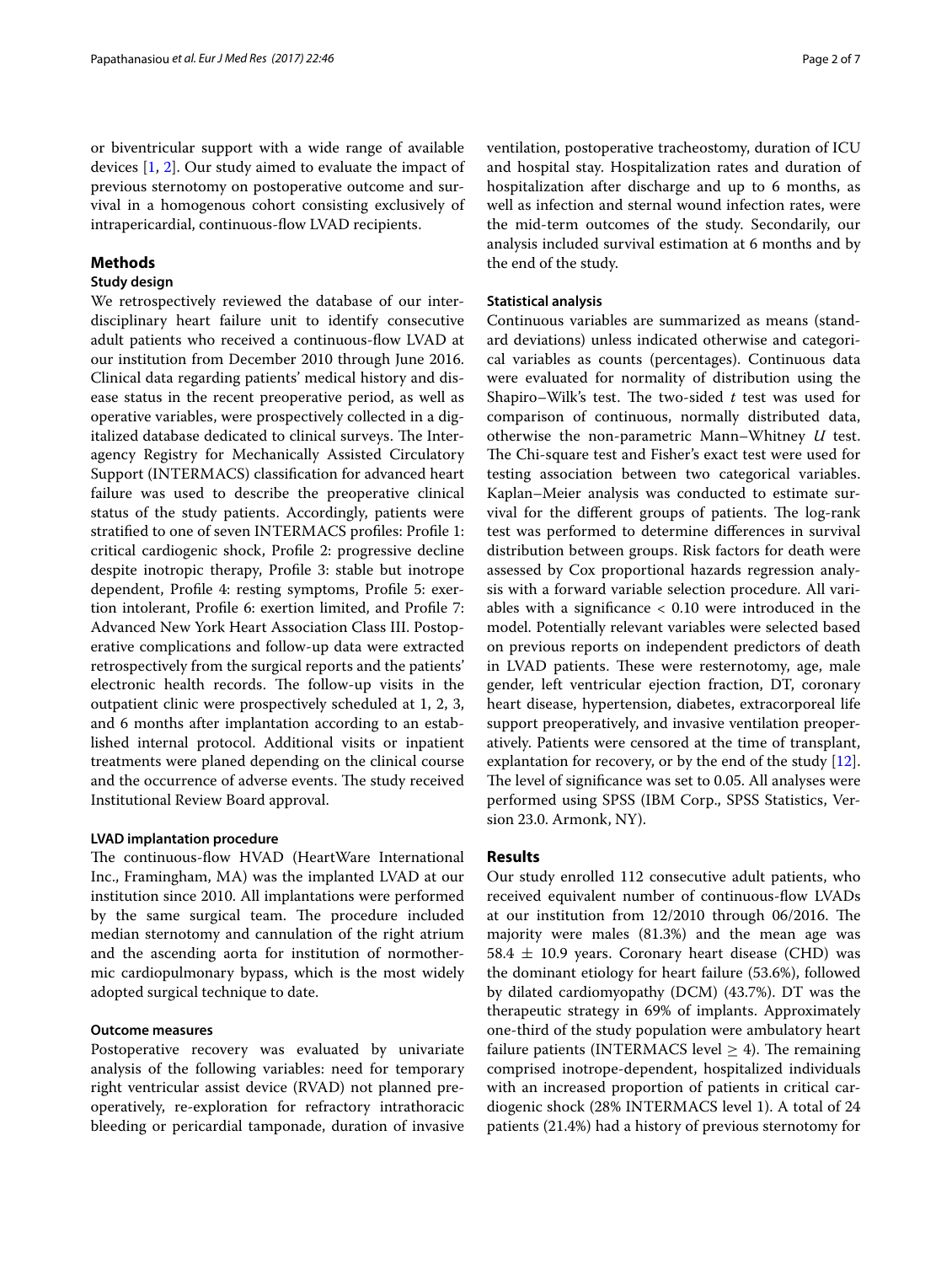valvular heart surgery or coronary artery bypass grafting (CABG). None of the study patients had a history of previous LVAD support.

Baseline clinical characteristics for the resternotomy vs. primary sternotomy groups are summarized in Table [1](#page-2-0). Patients with resternotomy were signifcantly older (mean age 61.4 vs. 57.5,  $p = 0.02$ ). There was equal representation of males across the two groups. Ischemic etiology of heart failure was identifed in the vast majority of patients in the resternotomy group and in nearly half of the patients with primary sternotomy (91.7 vs. 43.2%,  $p < 0.001$ ). DCM was more common in the primary sternotomy group (8.3 vs. 53.4%,  $p < 0.001$ ). Regarding the therapeutic indications, patients with previous sternotomy were less frequently bridged to transplantation/candidacy (4.2 vs. 33%,  $p = 0.005$ ), as opposed to DT (95.8 vs. 61.4%,  $p = 0.001$ ). All patients bridged to recovery had no history of previous cardiac surgery. Most of the patients who had a prior sternotomy were ambulatory heart failure patients in INTERMACS level 4. Conversely, in the

| <b>Variables</b>           | Overall $(n = 112)$ | Resternotomy ( $n = 24$ ) | Primary sternotomy ( $n = 88$ ) | p value |
|----------------------------|---------------------|---------------------------|---------------------------------|---------|
| Patient data               |                     |                           |                                 |         |
| Age (year)                 | 58.4 (10.9)         | 61.4(6.5)                 | 57.5 (11.8)                     | 0.02    |
| Male gender                | 91 (81.3)           | 22 (91.7)                 | 69 (78.4)                       | 0.14    |
| BMI ( $kg/m2$ )            | 26.2(4.3)           | 26.4 (3.9)                | 26.2(4.4)                       | 0.54    |
| BSA(m <sup>2</sup> )       | 1.96(0.2)           | 1.95(0.2)                 | 1.96(0.2)                       | 0.93    |
| Clinical variables         |                     |                           |                                 |         |
| CHD                        | 60 (53.6)           | 22 (91.7)                 | 38 (43.2)                       | < 0.001 |
| <b>DCM</b>                 | 49 (43.7)           | 2(8.3)                    | 47 (53.4)                       | < 0.001 |
| Myocarditis                | 3(2.7)              | 0(0.0)                    | 3(3.4)                          | 1.00    |
| BTT/BTC                    | 30 (26.8)           | 1(4.2)                    | 29 (33.0)                       | 0.005   |
| DT                         | 77 (68.7)           | 23 (95.8)                 | 54(61.3)                        | 0.001   |
| <b>BTR</b>                 | 5(4.5)              | 0(0.0)                    | 5(5.7)                          | 0.85    |
| <b>INTERMACS 1</b>         | 31(27.7)            | 4(16.7)                   | 27 (30.7)                       | 0.17    |
| <b>INTERMACS 2</b>         | 18(16.1)            | 4(16.7)                   | 14 (15.9)                       | 1.00    |
| <b>INTERMACS 3</b>         | 25(22.3)            | 3(12.5)                   | 22(25.0)                        | 0.19    |
| <b>INTERMACS 4</b>         | 35 (31.3)           | 13 (54.2)                 | 22(25.0)                        | 0.006   |
| <b>INTERMACS 5</b>         | 3(2.7)              | 0(0.0)                    | 3(3.4)                          | 1.00    |
| LVEF (%)                   | 17.3(6.6)           | 18.8(6.6)                 | 16.9(6.5)                       | 0.22    |
| Cl (l/min/m <sup>2</sup> ) | 1.8(0.4)            | 1.9(0.5)                  | 1.8(0.4)                        | 0.43    |
| MeanPAP (mmHg)             | 33.8 (10.8)         | 39.9 (11.3)               | 32.1 (10.2)                     | 0.03    |
| Comorbidities              |                     |                           |                                 |         |
| Arterial hypertension      | 86 (76.8)           | 20 (80.3)                 | 66 (75.0)                       | 0.59    |
| <b>CKD</b>                 | 54 (48.2)           | 12 (50.0)                 | 42 (47.7)                       | 0.84    |
| <b>Diabetes</b>            | 38 (33.9)           | 9(37.5)                   | 29 (33.0)                       | 0.68    |
| COPD                       | 34 (30.4)           | 9(37.5)                   | 25 (28.4)                       | 0.39    |
| PAD                        | 12(10.7)            | 8(33.3)                   | 4(4.5)                          | < 0.001 |
| Preoperative interventions |                     |                           |                                 |         |
| <b>IABP</b>                | 11(9.8)             | 1(4.2)                    | 10(11.4)                        | 0.45    |
| ECLS                       | 21(18.8)            | 4(16.7)                   | 17(19.3)                        | 1.00    |
| Hemodialysis               | 25(22.3)            | 4(16.7)                   | 21 (23.9)                       | 0.45    |
| Invasive ventilation       | 21 (18.8)           | 3(12.5)                   | 18 (20.5)                       | 0.56    |
| Surgical complexity        |                     |                           |                                 |         |
| CPB time (min)             | 94.9 (37.2)         | 99.3 (28.4)               | 93.7 (39.2)                     | 0.49    |
| Concomitant procedure      | 20 (17.9)           | 2(8.3)                    | 18 (20.5)                       | 0.24    |

<span id="page-2-0"></span>**Table 1 Baseline characteristics of the study population**

*BMI* body mass index, *BSA* body surface area, *CHD* coronary heart disease, *DCM* dilated cardiomyopathy, *BTT* bridge to transplant, *BTC* bridge to candidacy, *DT* destination therapy, *BTR* bridge to recovery, *INTERMACS* Interagency Registry for Mechanically Assisted Circulatory Support, *LVEF* left ventricular ejection fraction, *CI* cardiac index, *PAP* pulmonary artery pressure, *CKD* chronic kidney disease, *COPD* chronic obstructive pulmonary disease, *PAD* peripheral arterial disease, *IABP* intraaortic balloon pump, *ECLS* extracorporeal life support, *CPB* cardiopulmonary bypass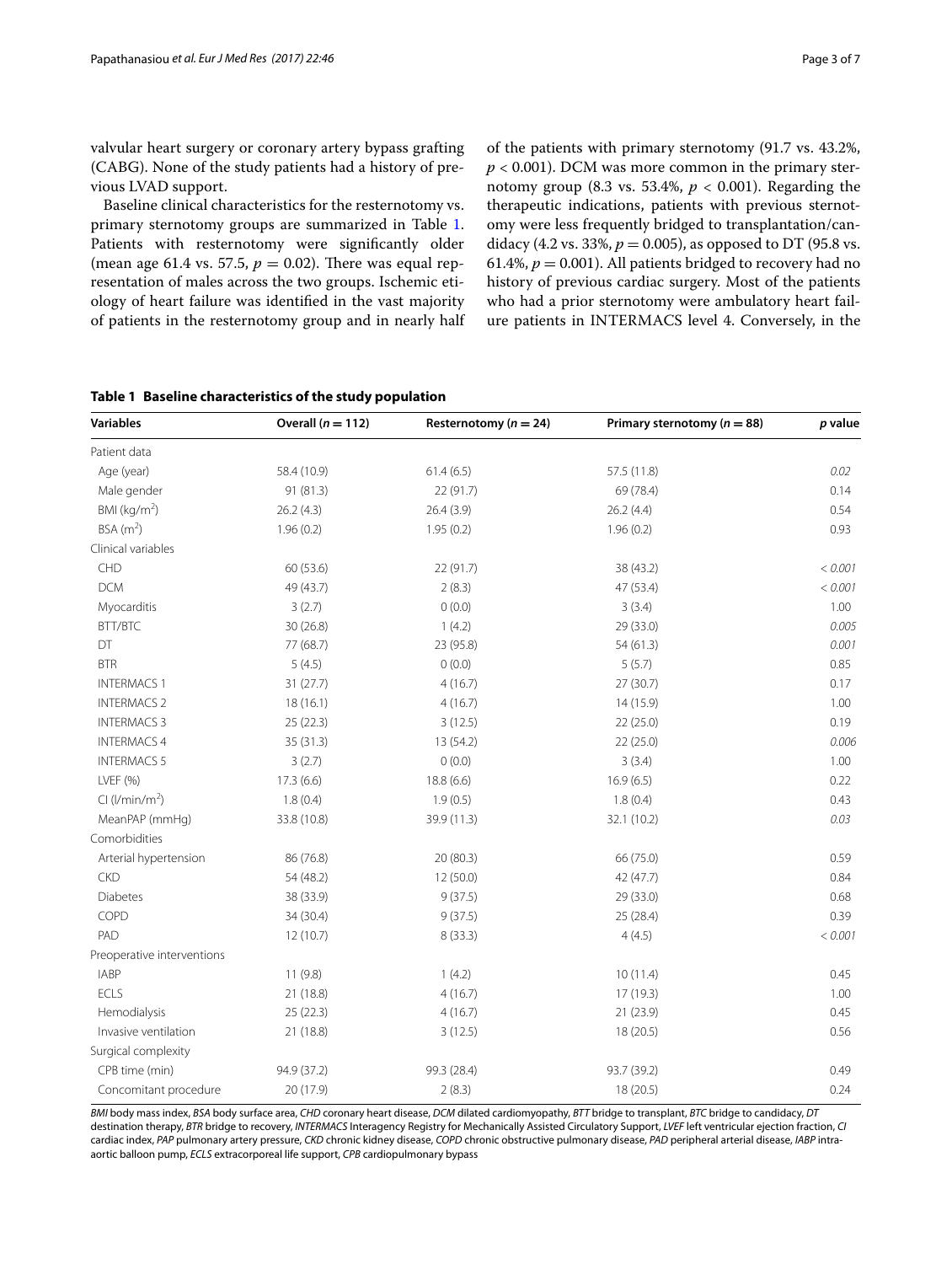group of primary sternotomy an even distribution to levels 1–4 was noted.

Hemodynamic variables of left ventricular ejection fraction (LVEF) and cardiac index (CI) did not difer signifcantly between groups, but a higher mean pulmonary artery pressure (mean PAP) was found in the resternotomy group ( $p = 0.03$ ). Hypertension, chronic kidney disease (CKD), chronic obstructive pulmonary disease (COPD), diabetes, and peripheral arterial disease (PAD) were the major comorbidities of interest in our study. With the exception of PAD, which was exceptionally more prevalent in the resternotomy group (33.3 vs. 4.5%,  $p < 0.001$ ), there were no differences in comorbidities across the two groups. Furthermore, no signifcant differences were observed in the rates of preoperative interventions, i.e., circulatory support (ECLS, IABP), invasive ventilation, and renal replacement therapy. Variables associated with surgical complexity, i.e., cardiopulmonary bypass (CPB) time and concomitant cardiac procedures, were also similar.

The median follow-up duration for the overall population was 1188 days (min, max: 118, 2379). Analysis of postoperative adverse events did not reveal any signifcant diferences in the rates of complications and duration of ICU and cumulative hospital stay. The observed rates of infections in general, as well as sternal wound infections, the hospitalization rates, and duration of hospitalization were similar up to 6 months post-implantation (Table [2](#page-3-0)). As depicted in Fig. [1,](#page-3-1) the Kaplan–Meier analysis did not infer a signifcant diference in survival probability among the two groups (Log-rank test  $= 0.59$ ). The observed survival rate at 6 months post-implantation was 50% for the resternotomy group and 60.2% for the primary sternotomy group ( $p = 0.37$ ). Cox proportional

<span id="page-3-0"></span>



<span id="page-3-1"></span>hazards regression, adjusting for multiple covariates, revealed that DT was a strong independent predictor of death with a nearly threefold increase in mortality risk (HR 2.83,  $p = 0.01$ ) (Table [3](#page-4-0)).

# **Discussion**

#### **Preoperative patients' profle**

Our analysis revealed that patients referred to LVAD implantation after previous cardiac surgery have a very complex and prognostically unfavorable clinical

|                                      | Overall $(n = 112)$ | Resternotomy ( $n = 24$ ) | Primary sternotomy ( $n = 88$ ) | p value |
|--------------------------------------|---------------------|---------------------------|---------------------------------|---------|
| Postoperative                        |                     |                           |                                 |         |
| RVAD                                 | 6(5.4)              | 1(4.2)                    | 5(5.7)                          | 1.00    |
| Re-exploration                       | 23(20.5)            | 6(25.0)                   | 17(19.3)                        | 0.57    |
| Duration of invasive ventilation (h) | 362.13 (619.6)      | 403.29 (536.8)            | 350.91 (642.7)                  | 0.68    |
| Tracheostomy                         | 36(32.1)            | 9(37.5)                   | 27(30.7)                        | 0.53    |
| ICU stay (day)                       | 18.9(27.7)          | 17.3(23.7)                | 19.4 (28.8)                     | 0.72    |
| Hospital stay (day)                  | 43.7 (35.0)         | 45.2 (37.3)               | 43.3 (34.7)                     | 0.82    |
| 6-Month                              |                     |                           |                                 |         |
| Survival                             | 65 (58.0)           | 12(50.0)                  | 53 (60.2)                       | 0.37    |
| Hospitalizations                     | 0.9(1.2)            | 0.5(0.9)                  | 1.0(1.2)                        | 0.11    |
| Hospital stay (day)                  | 12.9(27.6)          | 4.3(8.4)                  | 14.8 (29.9)                     | 0.24    |
| Sternal wound infection              | 3(4.6)              | 1(8.3)                    | 2(3.8)                          | 0.46    |
| Overall infection                    | 14(21.5)            | 1(8.3)                    | 13(24.5)                        | 0.34    |

*RVAD* right ventricular assist device, *ICU* intensive care unit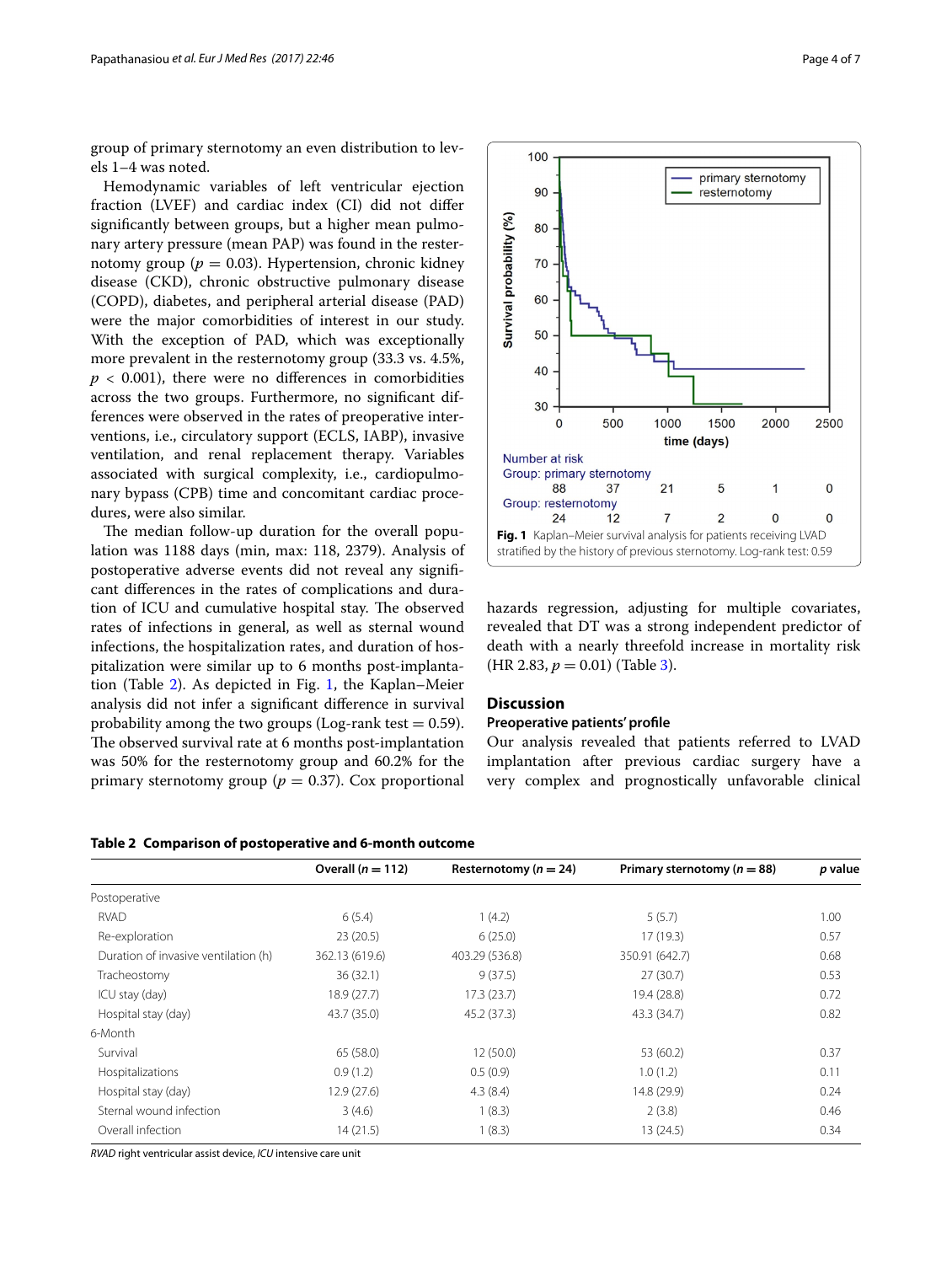<span id="page-4-0"></span>**Table 3 Cox proportional hazards regression model for mortality risk assessment**

| <b>Variables</b>     | <b>HR (95% CI)</b>    | <i>p</i> value |
|----------------------|-----------------------|----------------|
| Resternotomy         | $0.86(0.434 - 1.690)$ | 0.65           |
| Age                  | $0.98(0.952 - 1.019)$ | 0.38           |
| Male gender          | $0.84(0.409 - 1.719)$ | 0.63           |
| <b>IVFF</b>          | $1.02(0.977 - 1.061)$ | 0.39           |
| DT                   | 2.83 (1.207-6.649)    | 0.02           |
| <b>CHD</b>           | $1.06(0.552 - 2.051)$ | 0.85           |
| Hypertension         | $0.88(0.447 - 1.714)$ | 0.70           |
| <b>Diabetes</b>      | 1.32 (0.737-2.362)    | 0.35           |
| FCI S                | 1.21 (0.506-2.880)    | 0.67           |
| Invasive ventilation | 1.47 (0.643-3.340)    | 0.36           |
|                      |                       |                |

*LVEF* left ventricular ejection fraction, *DT* destination therapy, *CHD* coronary heart disease, *ECLS* extracorporeal life support, *HR* hazard ratio, *CI* confdence interval

profile. The vast majority of patients are considered for DT, mainly in light of their more advanced age and burden of comorbidities. In this context, postoperative complications of LVAD implantation could be expected to be more pronounced in patients previously submitted to cardiac surgery via median sternotomy. For these patients, referral to implantation takes place most frequently at a fairly advanced stage of heart failure (INTER-MACS profle 4), while there is a similar representation of the more critical stages in both groups (INTERMACS profles 1, 2, and 3).

#### **Early postoperative outcome**

The complexity of resternotomy is attributed mainly to the challenges of retrosternal adhesiolysis and preservation of sternal robustness. In particular, the associated risk of damage to cardiac structures during retrosternal tissue dissection, such as the free right ventricular wall and any patent coronary drafts, may potentially result in higher rates of major intrathoracic bleeding and severe right ventricular failure. Furthermore, sternal stability is of paramount importance for an uncomplicated wound healing. Consequently, the acute impact of resternotomy on adverse outcomes is anticipated within the early postoperative period. In our study sample, despite the higher risk profle of the patients, resternotomy was not associated with higher rates of severe bleeding, RVAD implantation, longer ventilation, and hospitalization postoperatively.

These results suggest a benign effect of the surgical complexities that are linked to resternotomy. Importantly, surgical experience and perioperative treatment algorithms have the potential to counterbalance any additive risks. Regarding our practice, standardization

of perioperative management and some modifcations in the redo cases may have contributed to risk elimination and better outcomes. In our center, diagnostic evaluation prior implantation included for all patients laboratory work-up with special attention to platelets and coagulation system (including platelet reactivity and von Willebrand factor), ECG, chest X-ray, echocardiogram, coronary angiography, right heart catheterization, and in most cases cardiopulmonary exercise testing. An additional chest CT scan was performed in most of the redo cases, to localize graft position and position of the heart relative to the sternum. Low-dose aspirin was given continuously in both groups before and after surgery. Any other antiplatelet therapies, such as ticagrelor, were discontinued for 48 h, while anticoagulants were switched to intravenous unfractionated heparin. Perioperative antibiotic prophylaxis (1 h prior incision, 8 and 16 h postincision) was also similar. To open the sternum instead of a saber saw, an oscillating saw was implemented in redo cases. In the latter, the frst sternal lamella was divided, ventilation was stopped, and thereafter, under moderate sternal elevation the second lamella was divided, followed by careful dissection of the retrosternal tissue. The heart–lung machine was mounted on the table parallel to the sternal opening in regular cases, whereas in redos all equipment was ready before sternal skin incision including the femoral cannulation setup. Intraoperatively, a cell saver and point of care management for the coagulation system and platelet analysis were used routinely in all cases, while heparin was restarted after cessation of postoperative bleeding.

Our results are in accordance with a previous single-center study analyzing the impact of resternotomy in 100 patients, who received continuous-fow LVAD (HeartMate II,  $n = 93$ ; Heartware,  $n = 7$ ) [[13](#page-6-5)]. In this study, patients in the resternotomy group also exhibited a higher risk profle at baseline, but in contrary to our results, they were significantly longer on CPB. The study showed that postoperative complications were similar for the two groups, except for bleeding requiring re-exploration, which was higher in the resternotomy group, whereas the transfusion rates did not difer significantly. This was attributed by the authors to their policy of taking patients back to the operating room early before signifcant blood loss occurs and this practice may explain the higher rates of re-exploration. An old report on 135 pulsatile-fow devices implanted as BTT therapy with 53% reported rate of resternotomy demonstrated that resternotomy did not have an impact on the rates of severe bleeding requiring re-exploration, perioperative RVAD support, or survival to transplant  $[14]$ . Although referring to the previous generation devices and lacking the long-term experience of the current era, this study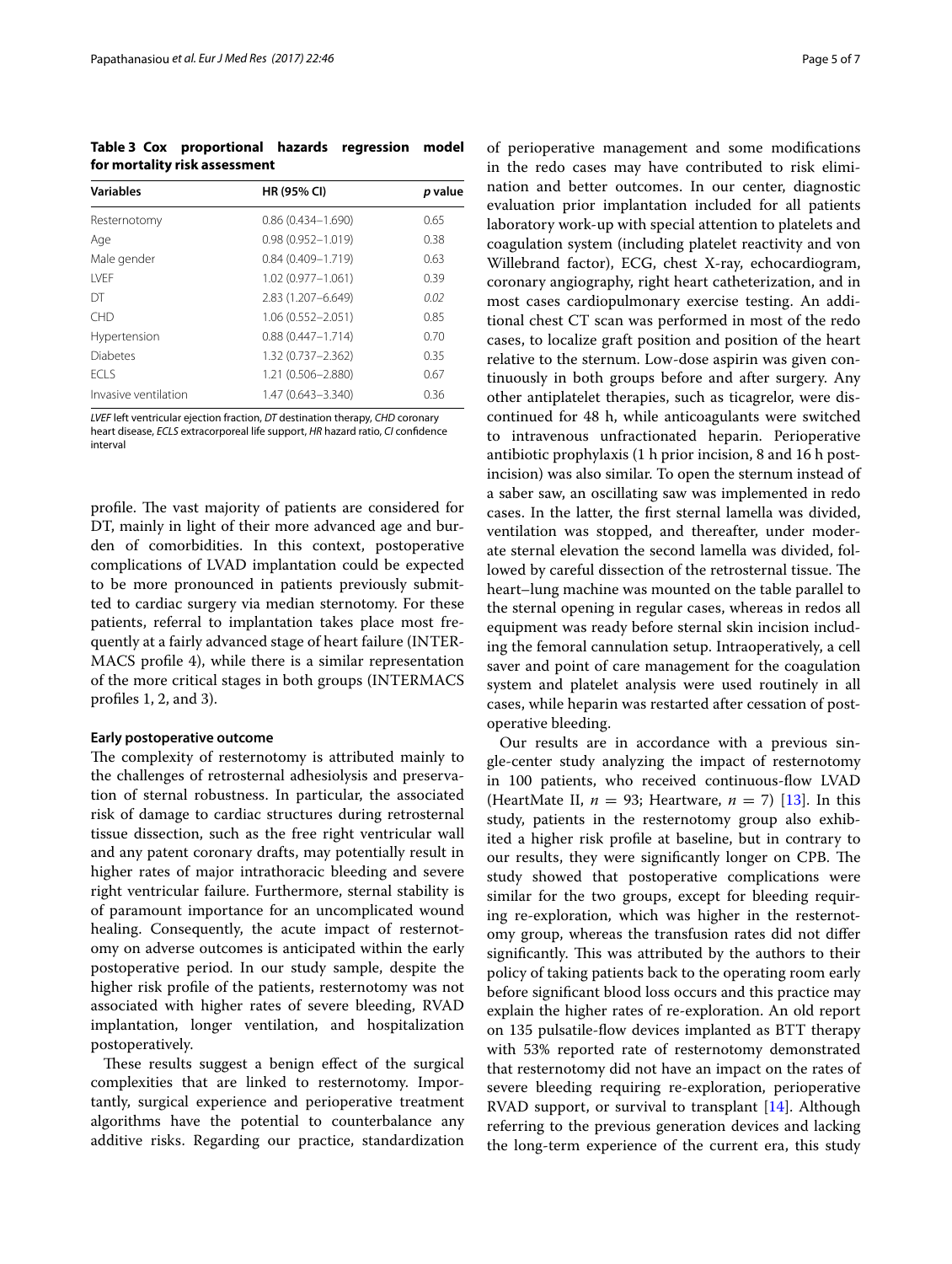implies too that the risk of resternotomy in LVAD surgery may be overestimated. The most extensive research on this topic was conducted in non-LVAD populations. However, these studies have yielded controversial results. Additionally, the heterogeneity of the studied populations precludes a direct comparison to our study  $[3-11]$  $[3-11]$ . An extended review article on the published literature concludes that, due to the discrepancies in the reported rates of complications, a clear temporal trend towards better outcomes in the recent era is not supported by the current evidence [[9\]](#page-6-7).

### **Follow‑up outcome**

Concerning the follow-up outcome, the rates of observed complications and the hospitalization outcomes at 6 months post-implantation were not signifcantly infuenced by resternotomy. Patients with frst time sternotomy did not exhibit a survival beneft, as demonstrated by the Kaplan–Meier method. Adjusted risk factor analysis revealed that DT was the only strong predictor of death, with nearly a threefold increase in relative risk. The largest study to report on the long-term outcome of LVAD patients to date is the INTERMACS study. This demonstrated that history of cardiac surgery and history of CABG are independent risk factors for death. The IMACS registry, which has practically replaced the INTERMACS, also reported an association of prior CABG with the risk of death in a more contemporary population [\[2](#page-6-1)]. However, these reports exhibit substantial diferences from our study. Cardiac surgery is not invariably associated with median sternotomy, as a growing number of operations, especially for valve surgery, are conducted through lateral thoracotomy as minimally invasive procedures. As a result, a number of patients included in the INTERMACS study may have had previous cardiac surgery without sternotomy. Furthermore, the INTERMACS included LVADs, as well as biventricular assist devices (BiVADs), and the IMACS registry LVADs, RVADs, BiVADs, and total artifcial hearts (TAHs) in the risk factor analysis. Patients receiving BiVAD or TAH had a signifcantly worse survival than LVAD patients in these studies and this may have led to a risk overestimation. Three different types of continuousflow LVAD were included in the INTERMACS analysis (Thoratec HeartMate II, HeartWare HVAD, MicroMed DeBakey Child VAD) and several implant sites contributed to data collection. As a result, variations in surgical experience and quality of postoperative care are inevitable. In addition, these studies conducted a longer followup. Considering the higher risk profle of the redo group, it is reasonable that associated comorbidities of the reoperated patients will prevail as determinants of outcome, as follow-up extends in time. Our study enrolled a relatively small number of patients receiving HVAD. All patients were operated by the same surgical team and received a standardized postoperative and follow-up care. The HVAD is a small, intrapericardial, centrifugalflow LVAD that was recently found to be non-inferior to an axial-fow LVAD (HeartMate II) for DT, with respect to survival free from disabling stroke or device removal for malfunction or failure  $[15]$  $[15]$ . The small pump size, which allows an entirely intrapericardial placement without the need for pump-pocket preparation, may be advantageous in the context of an altered anatomical feld at sternal reentry.

It is of interest that DT emerged as an independent predictor of death in our study, as well as in the aforementioned registries. In spite of that, DT must be cautiously treated as an independent variable with prognostic utility, as it is rather a vague and unspecifc concept that often represents a more complex clinical profle of the patient. Advanced heart failure patients are assigned to DT if they are too sick and too old to be considered for heart transplantation and not sick enough to be offered a conservative or palliative therapy. Comorbidities, such as a severe irreversible pulmonary hypertension and older age, preclude bridging therapies, whereas long-term LVAD therapy is considered risky but promising. As such, DT should be rather treated as a surrogate for other risk factors that eventually impact upon adverse outcomes.

# **Limitations**

Our study has the inherent limitations of a retrospective, non-matched cohort study. The sample size was relatively small. As we studied only one device type, our results may not be extrapolated to other LVADs or durable MCS devices. In addition, the majority of patients were assigned to DT and that is accompanied by an underrepresentation of the bridging therapies. Furthermore, data regarding the perioperative management of redo cases were not available for analysis. It is possible that a longer follow-up would uncover higher death rates, as the resternotomy group exhibits a signifcantly higher risk profle at baseline. However, our results suggest that with standardized approaches excellent acute results can be reached also in redo patients undergoing LVAD implantation.

# **Future outlook**

During the recent years, several centers adopted a minimally invasive, sternum-sparing technique for LVAD implantation  $[16–21]$  $[16–21]$  $[16–21]$  $[16–21]$ . The authors reported that the reduction in surgical trauma is associated with less blood loss, as well as lower infection and hospitalization rates. However, concomitant cardiac procedures are usually not feasible, due to the limited operative feld, while there are only limited data regarding the long-term outcome